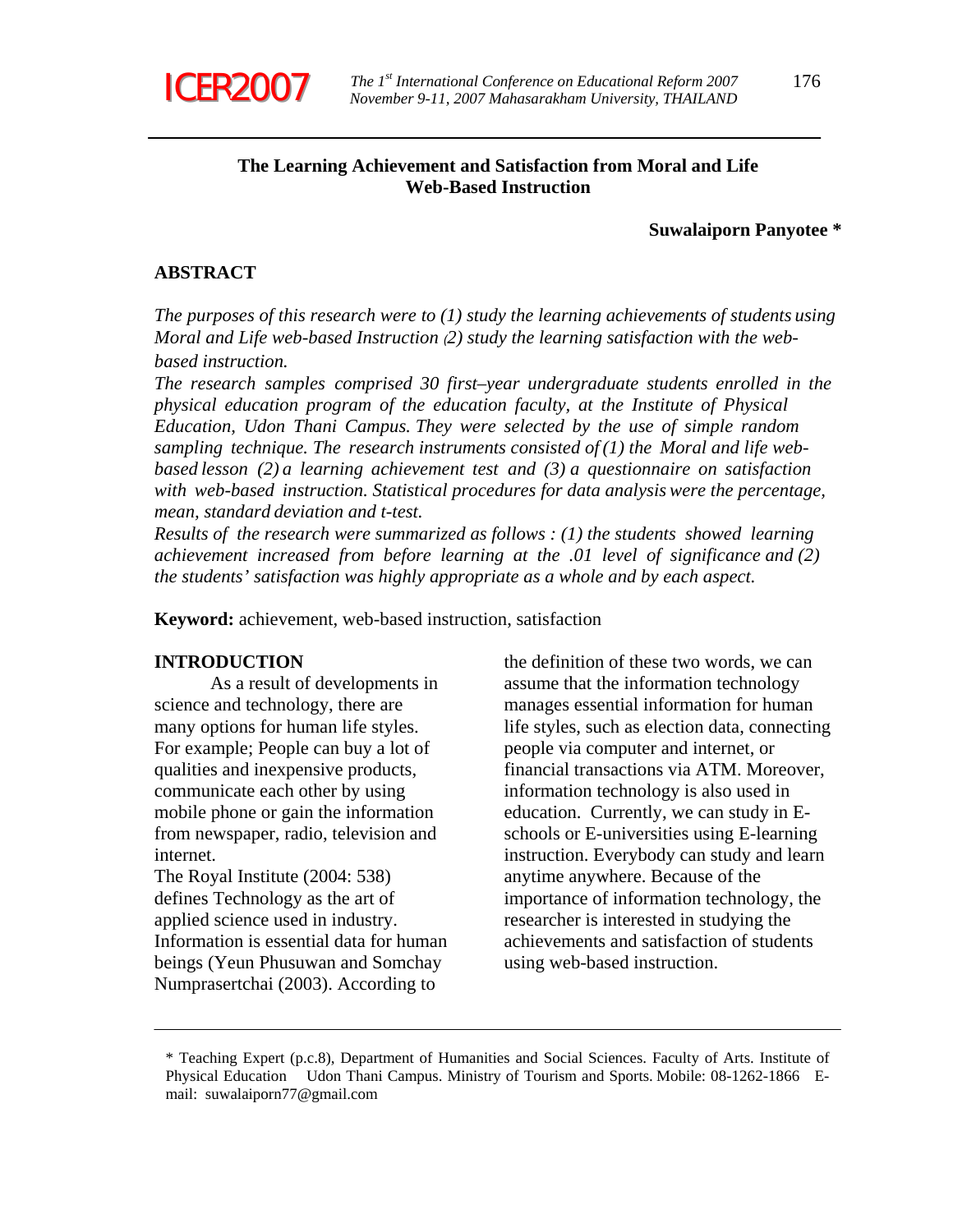

life.

# **RESEARCH PURPOSES**

 1. To study the learning achievements of students using Moral and Life web-based Instruction.

 2. To study satisfaction with web-based instruction.

# **IMPORTANCE OF RESEARCH**

 Currently, there is an effective web-based program on Morals and Life for 17 campuses of Institute of Physical Education. This research hopes to:

- 1. Guide the instructors in creating an effective web-based instruction in other subjects.
- 2. Support and motivate the instructors interested in creating web-based instruction.

#### **METHODOLOGY**

1. Sample

 The sample for this research was 30 first–year undergraduate students enrolled in the physical education program of the education faculty, at the Institute of Physical Education, Udon Thani Campus. They were selected by random sampling technique.

2. Research Instruments

 This research used an experimental instrument and data elected instruments.

 2.1 The experimental instrument was developed by the researcher, and revised with the help of teaching experts. It consists of course descriptions, subject structure, subject objectives, pre-test, post-test, while learning activities and 5 subjects. The 5 subjects are:

 Unit 1 Description of the truth of life.

 Unit 2 The birth and death of life. Unit 3 A beneficial and purposeful

 Unit 4 Prayer Unit 5 Morals and life

 2.2 Data elected instruments in this research were:

 1. Pre and post learning achievement test (objective test or short answer and completion test) and criteriabased tests.

 2. Closed and Opened form of Student's Attitude Questionnaires.

3. Research stages

 This research was conducted by using quasi-experimental research design. The stages of research were:

 3.1 Students were evaluated by first completing a pre-learning achievement test.

 3.2 In 15 weeks, students studied each lesson and completed web-based activities.

 3.3 Students studied in a classroom, with the support of a teacher. Those who could not attend could study in any location with internet access.

 3.4 Students completed satisfaction questionnaires after finish the course.

 3.5 Students completed the postlearning achievement test to evaluate the program's effectiveness.

#### **Research results**

 1. The efficiency of web-based instruction is 90.40/83.54.

 2. The index efficiency of moral and life web-based instruction is 0.77.

 3. Pre and post test results showed that learning achievement increased at the .01 level of significance.

 4. Student satisfaction was high as a whole and by each aspect.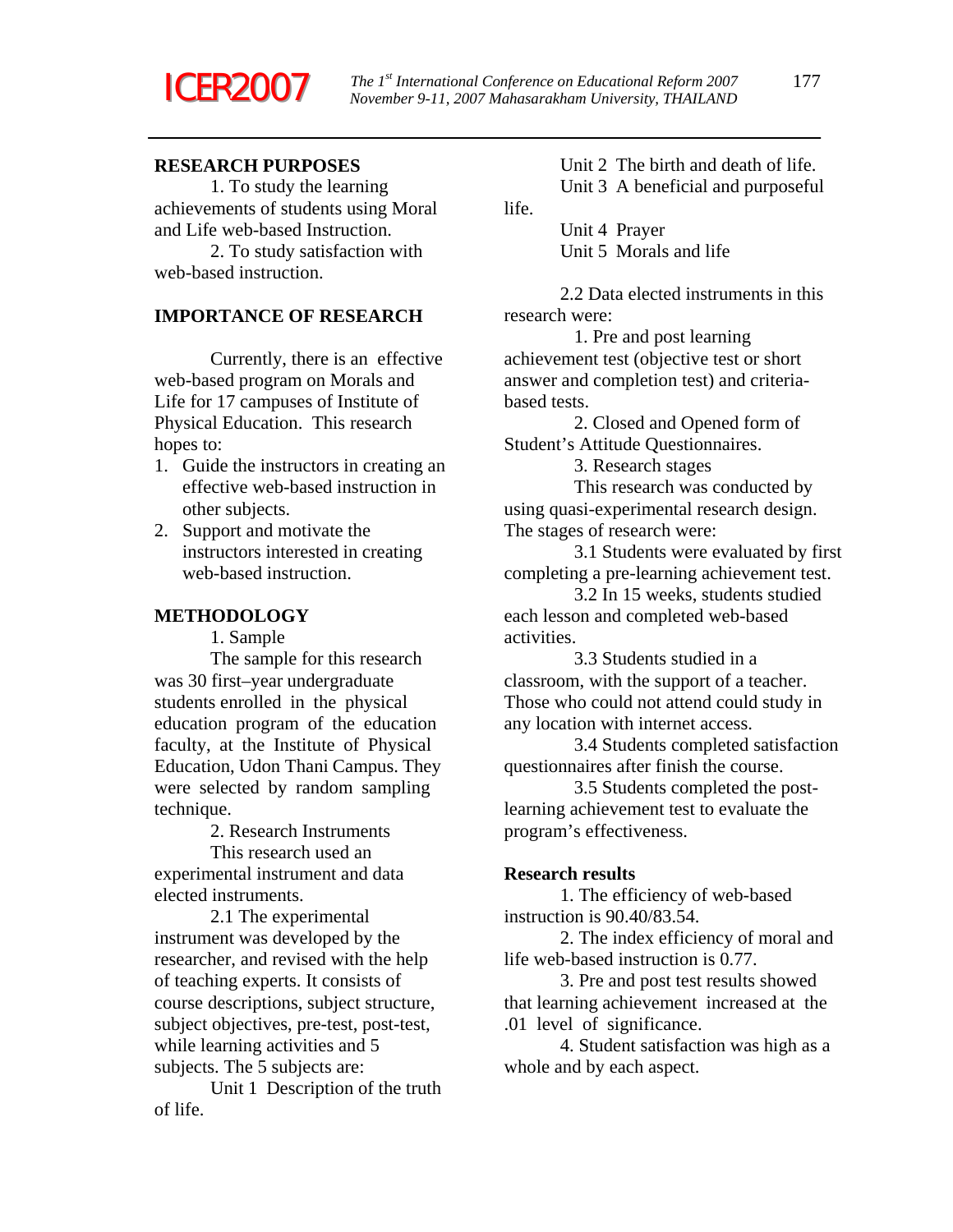# **ICER2007**

# **Descriptive of research results**

 1. The efficiency of web-based instruction is 90.40/83.54. This shows that web-based learning appears to be effective. As a result of this research, it can be described that web-based instruction has 80/80 efficiency and is an effective learning tool.

 2. The index efficiency of moral and life web-based instruction is 0.77. This increased achievement of 77.24% after learning supports the research results of Jiraporn Growkrathonk (2003: 150-159) that also noted an increase when students experienced web-based instruction. Further details revealed that:

 2.1 Web-based instruction has a specific characteristic in itself. Students can link from the course site to other web-pages and thereby learn by themselves.

 2.2 In terms of characteristic of web-based instruction, student can learn and study in anytime anywhere. Furthermore, students can review, complete assignments and contact the teacher every time.

 3. The students showed that their learning achievement increased at the .01 level of significance and were highly satisfied with web-based learning. This is in agreement with the results of Chatree Mulchart (2003: 126-130), who found that students have higher learning achievements after using web-based instruction. This is because:

 3.1 As noted with the constructivism approach of John Dewey (1963) students can learn and study in anytime anywhere. Therefore, students will construct their knowledge by themselves.

 3.2 It agrees with the research results of Griffiths and other (2004) that web-based instruction can change inappropriate behaviour of the students. Moreover, Wuttikit Chaikul (2004) studied and developed his web-based instruction and he found that web-based instruction can improve learning achievements. Therefore, knowledge occurred while students study by using eyes and meditation. As a result of an effective moral and life web-based instruction, students are happy and feel relaxed when they learn.

# **Recommendations**

1. Currently, there are many webbased instructional sites. They are very easy to create and maintain.

 2. Although, there is much benefit in web-based instruction, it is only a study tool. Therefore, teachers must continue to their role as the advisor for students. He/she should help them to study and motivate them to reach the goals of study. Moreover, teacher should add ethics to their courses and assign some cooperative activities to students too.

 3. It is very useful to use the webbased instruction in other subjects because it has proven to be highly motivating for students.

 4. The Institute of Physical Education should support teachers to create web-based instruction, with professional guidance.

For further research, the recommendations are:

 1. To examine problems and effects of web-based instruction, especially in terms of student's morals and ethics.